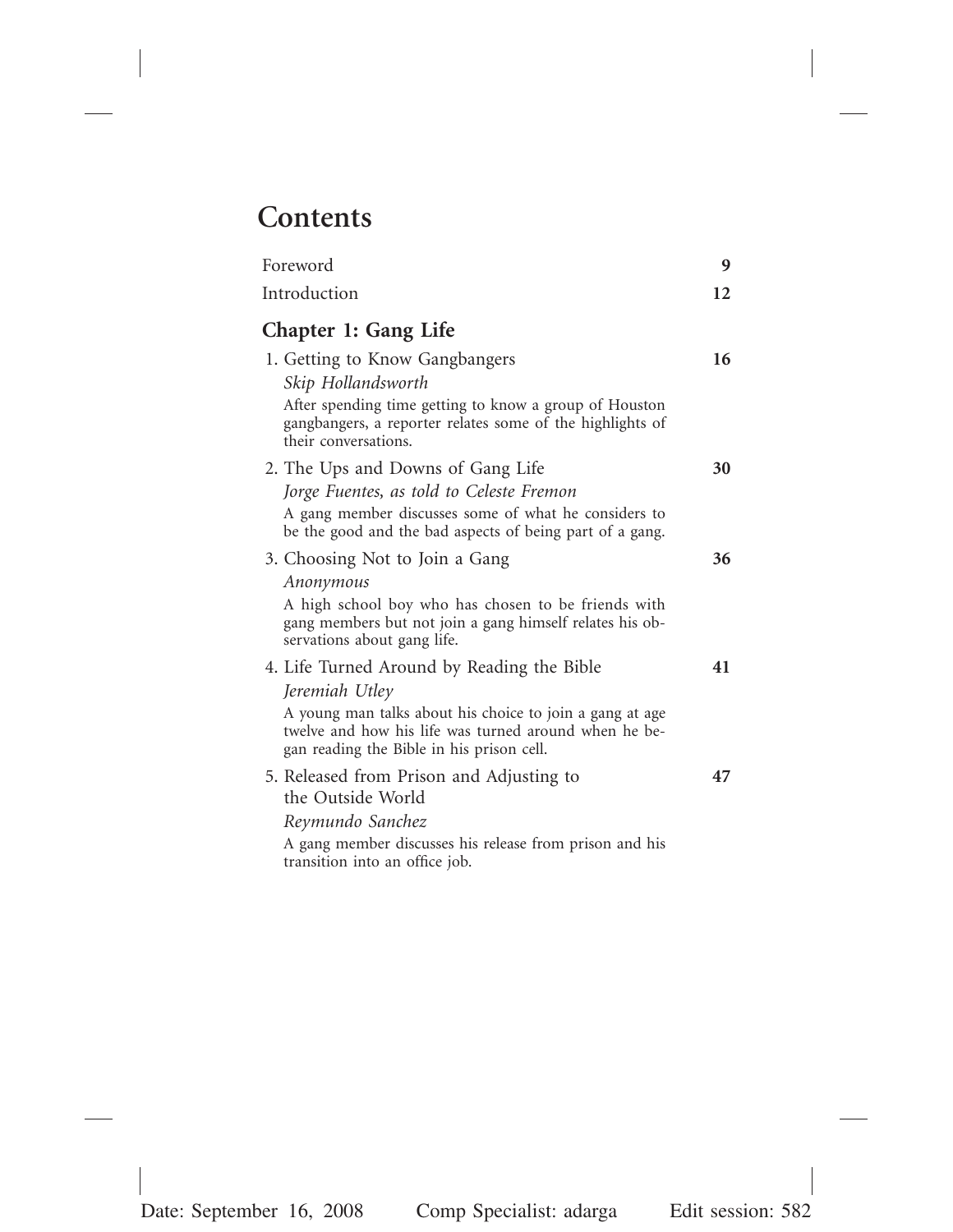## **Chapter 2: The Impact of Gang-Related Violence**

| 1. An Innocent Bystander Falls Victim to<br>Gang Violence<br>Harry Fletcher                                                                                                                                                                                | 57 |
|------------------------------------------------------------------------------------------------------------------------------------------------------------------------------------------------------------------------------------------------------------|----|
| A man recounts the events surrounding a bystander's<br>death in a gang-related shooting in a London suburb.                                                                                                                                                |    |
| 2. A Prison Guard Gives His Perspective<br>Bill Valentine                                                                                                                                                                                                  | 62 |
| A former prison guard talks about his experiences in a<br>question-and-answer session.                                                                                                                                                                     |    |
| 3. A Gang Member's Funeral<br>Peter W. Marty                                                                                                                                                                                                               | 69 |
| A Lutheran pastor had never had much experience with<br>gangs until he was asked to preside at a gang member's<br>funeral.                                                                                                                                 |    |
| 4. A Teacher's Perspective<br>M. Garrett Bauman<br>An inner-city teacher reflects on the violence that is<br>prevalent in the lives of his students.                                                                                                       | 73 |
| <b>Chapter 3: Working to Curtail</b><br><b>Gang Activity</b>                                                                                                                                                                                               |    |
| 1. Slowing Down Gang Recruitment<br>Laura Stevens<br>A man who was a gang member in the 1950's is inter-<br>viewed about workshops he conducts teaching students<br>about the realities of gang life.                                                      | 79 |
| 2. A Former Gang Member Helps Girls<br>Find Other Options<br>Isis Sapp-Grant, as told to Mary E. Medland<br>A woman who was once a gang member tells the story of<br>how she got out of gang life and founded an organiza-<br>tion that helps other girls. | 84 |
|                                                                                                                                                                                                                                                            |    |